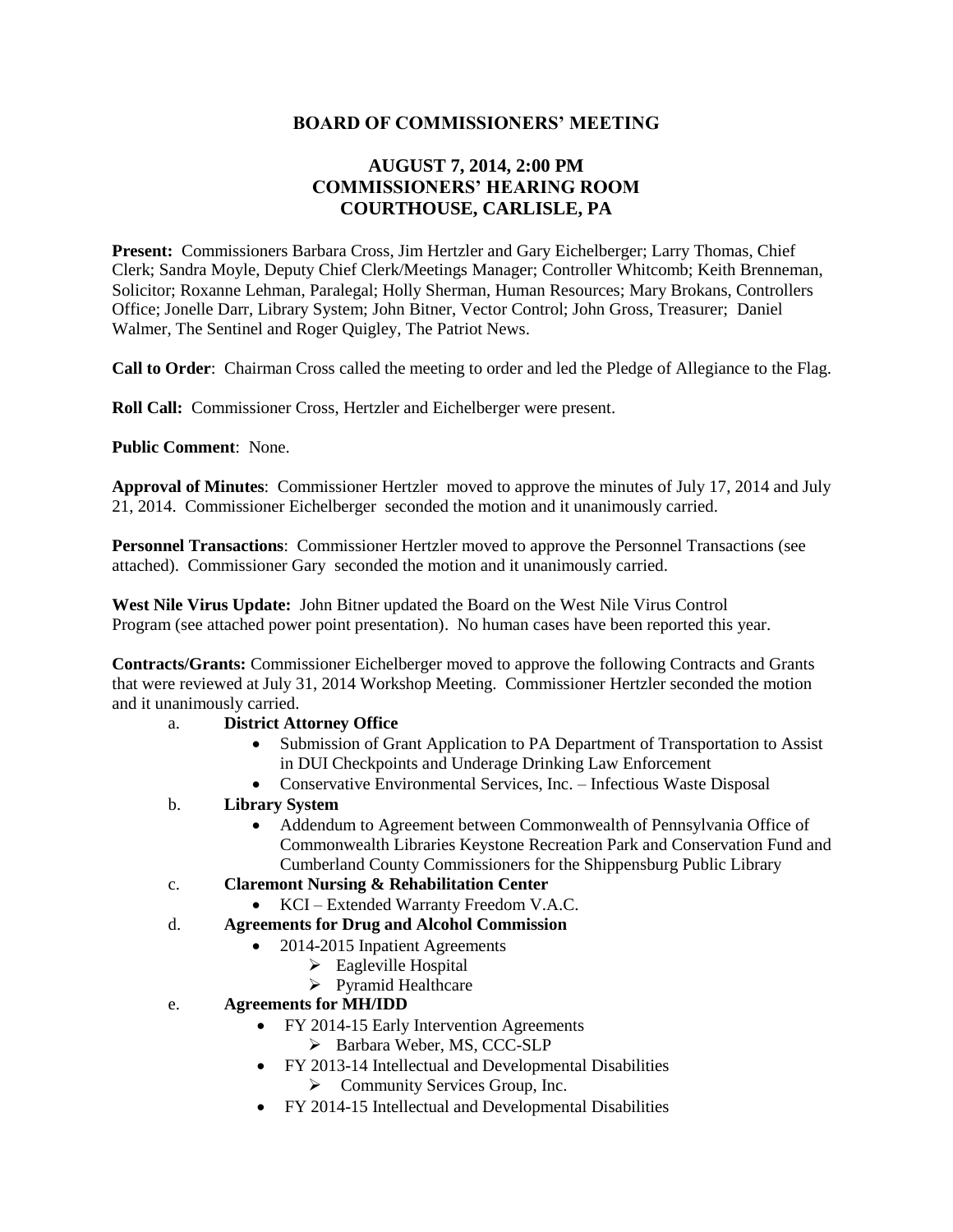- Addus HealthCare, Inc. DBA Addus HomeCare
- $\triangleright$  AHEDD, Inc.
- Andventure, Inc. DBA Links 2 Care
- Angels on Call LLC
- Aurora Social Rehabilitation Services
- Benevolent Heart Assisted Living LLC
- $\triangleright$  Central PA Supportive Services, Inc.
- Cumberland County (Transportation Department)
- Goodwill Keystone Area, Inc.
- $\triangleright$  Ken-Crest Services, Inc.
- Keystone Service Systems Inc. DBA Keystone Human Services Central PA
- $\blacktriangleright$  Living Unlimited, Inc.
- Messiah Lifeways Community Support Services
- > PA Lifesharing LLC
- Perry County Transportation Authority
- Riverside Associates PC
- $\triangleright$  Skills of Central PA, Inc.
- $\triangleright$  The ARC of Cumberland and Perry Counties
- The Cornerstone Agency of PA, Inc.
- $\triangleright$  The Devereux Foundation
- United Cerebral Palsy of Central PA, Inc.
- $\triangleright$  Valley Community Services, Inc.

## f. **Agreements for Aging and Community Services**

- Big Spring Food Bank
- The Bridge
- Maxim Healthcare Services, Inc.
- Addus HealthCare, Inc.
- The Nutrition Group  $d/b/a$  Pittsburgh Companies North, Inc.
- American Red Cross

#### g. **Agreements for Children & Youth Services**

- Richard M. Dracha, ACSW, LSW, Agape Associates
- Appalachian Youth Services, Inc.
- Alternative Rehabilitation Communities, Inc.
- York County Youth Development Center
- Language Services Corporation, Inc. Interpretalk
- The Glen Mills Schools Residential / Restitution Programs

#### h**. Adult Probation & Parole**

• BI, Inc. – Extended Warranty & Support Services

## i. **Finance Department**

- Liquid Fuels Agreements
	- Proposal with HRG for Engineering Services for Kunkle Bridge and Bernheisel Bridge
	- $\triangleright$  Proposal with HRG for Engineering Services for Hertzler Bridge
	- Associate Products Services, Inc. Bishop Bridge
- HRG Part 1-Preliminary Engineering Time Extension Craighead Bridge

## j. **Enterprise Resource Planning**

- Business Software, Inc. Renewal
- k. **Human Resources Department**
	- Service Agreement with Inservco Insurance Services, Inc.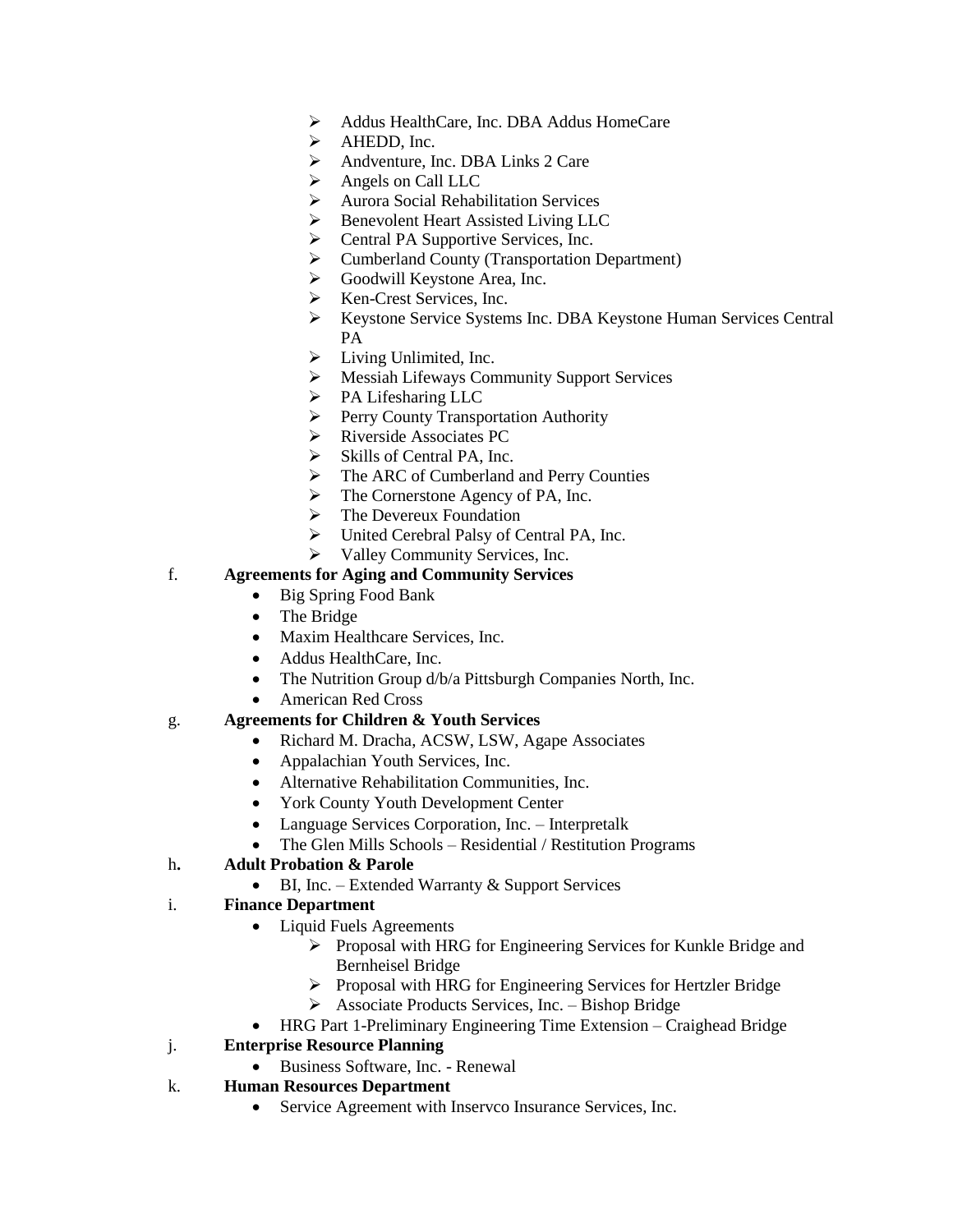#### l. **Domestic Relations Office**

- Value Payment Systems
- m. **Transportation Department**
	- Federal Fiscal Year 2014 Certifications and Assurances for Federal Transit Administration Assistance Programs

**Authorize Advertising:** Commissioner Eichelberger moved to approve Authorizing Advertising for the Request for Proposals for a Facilitator/Consultant to Support and Facilitate a Consensus Building Process Between the Cumberland County Commissioners and the Cumberland County Library System for Library Services that was Reviewed at the July 31, 2014 Workshop. Chairman Cross seconded the motion for further discussion. There was discussion regarding if there has been any discussion regarding in-kind overture from an agency or individual to facilitate a consensus for sustainability. Chief Clerk Thomas stated the current library-funding stream would be reviewed for its funding equitableness and if there are other funding streams possibly from the local level. There were no discussions at the CCAP Conference regarding any resolutions to restore additional funding to the libraries.

Two changes to the RFP, pg. 11 para H.1), pg. 13, J.a)1), and sunshine open sessions, 2 have been added to the RFP. There was discussion regarding the past Library agreement. The results of the study should conclude a consensus to issues and a restructuring for the next 3 years. If the cost exceeds \$7,500.00, there is language in the RFP to provide rationale for the additional costs. It was suggested that a question be posed to the voters if they agree with a tax increase to support the County Libraries. There was discussion that the Board come up with a consensus for the Library Board's future and explore other funding sources. The vote unanimously carried.

**Corporate Banking Resolution:** John Gross reviewed the Approval of Corporate Banking Resolution between Cumberland County and Metro Bank. The Resolution is for purchasing of two investments from Metro Bank. Chairman Cross moved to approve the Corporate Banking Resolution between Cumberland County and Metro Bank. Commissioner Eichelberger seconded the motion and it unanimously carried.

**COLA:** Chairman Cross moved to Approve the Issuance of the COLA that was reviewed at the July 31, 2014 Workshop. Commissioner Hertzler seconded the motion and it unanimously carried.

**General Disbursement Transfer Authorizations:** Commissioner Eichelberger moved to approve the General Disbursement Transfers that were reviewed at the July 31, 2014 Workshop Meeting. Commissioner Hertzler seconded the motion and it unanimously carried.

| a <sub>z</sub> | 7/25/14      |                | \$3,251,913.11 |
|----------------|--------------|----------------|----------------|
|                | b. $7/26/14$ |                | \$2,003,876.08 |
| $c_{\cdot}$    | 7/28/14      | $\mathbb{S}$   | 383.34         |
|                | d. $7/28/14$ | $\mathbb{S}^-$ | 10,367.82      |
|                | e. 7/28/14   | \$             | 449.75         |
|                | f. $7/28/14$ | \$             | 1,723.75       |
| g.             | 7/29/14      | \$             | 913.10         |
|                | 8/01/14      | \$             | 170,098.05     |

**Monthly Reports:** Chairman Cross moved to approve the monthly reports for Prothonotary; Clerk of Courts; Veterans Affairs; Recorder of Deeds; Recycling & Waste Authority. Commissioner Eichelberger seconded the motion and it unanimously carried.